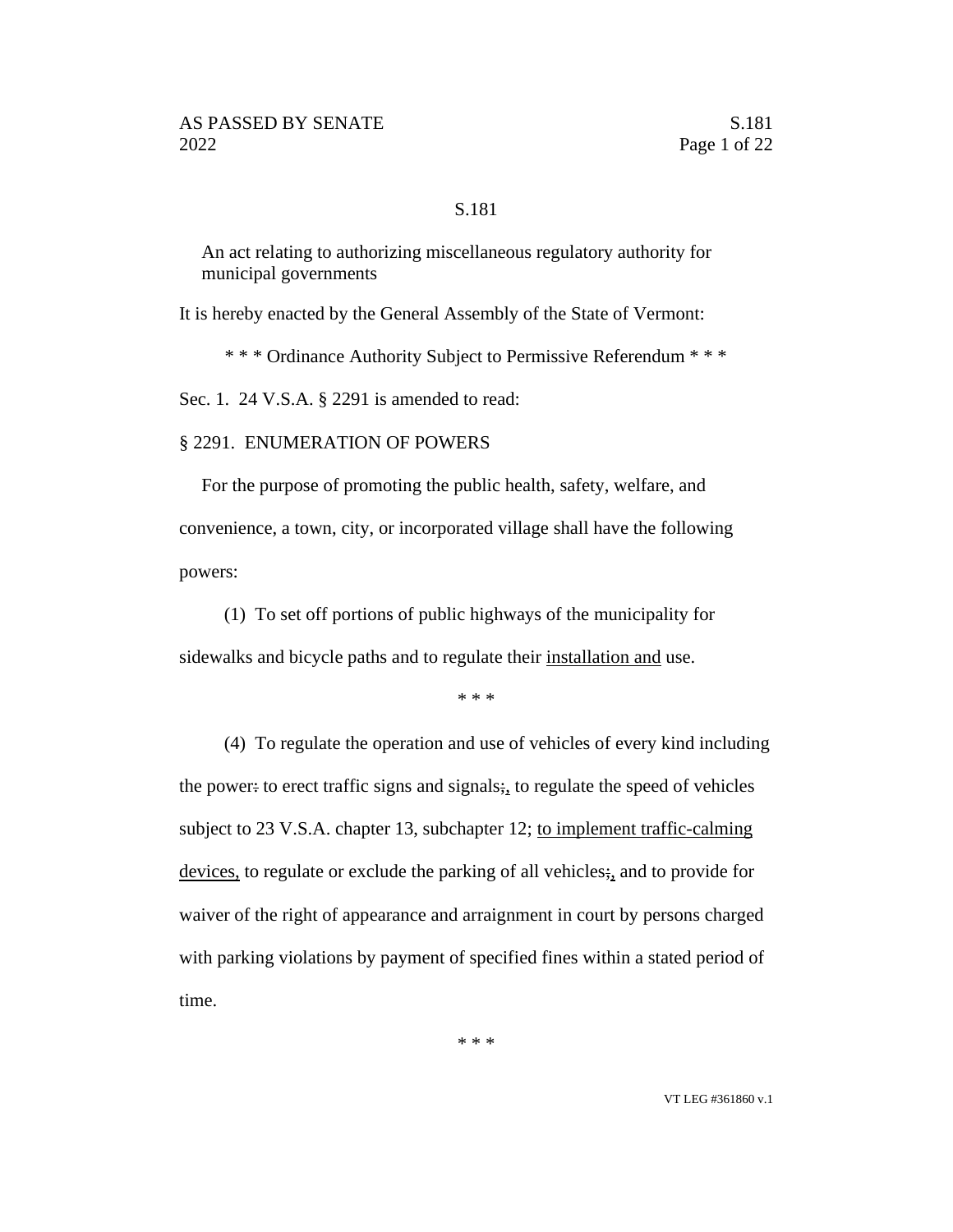(6) To regulate the location, installation, maintenance, repair, and removal of utility poles, wires and conduits, water pipes or mains, storm drains, or gas mains and sewers, upon, under, or above public highways or public property of the municipality.

\* \* \*

(13) To compel the cleaning or repair of any premises that in the judgment of the legislative body is dangerous to the health or safety of the public and to establish standards for the maintenance of all premises within the municipality to protect the health and safety of the public or to prevent injury to other properties in the vicinity.

\* \* \*

VT LEG #361860 v.1 (24) Upon the determination by a municipal building inspector, health officer, or fire marshal that a building within the boundaries of the town, city, or incorporated village is uninhabitable or blighted, to recover all expenses incident to the maintenance of the uninhabitable or blighted building with the expenses to constitute a lien on the property in the same manner and to the same extent as taxes assessed on the grand list, and all procedures and remedies for the collection of taxes shall apply to the collection of those expenses; provided, however, that the town, city, or incorporated village has adopted rules to determine the habitability of a building, including provisions for notice in accordance with 32 V.S.A. § 5252(3) to the building's owner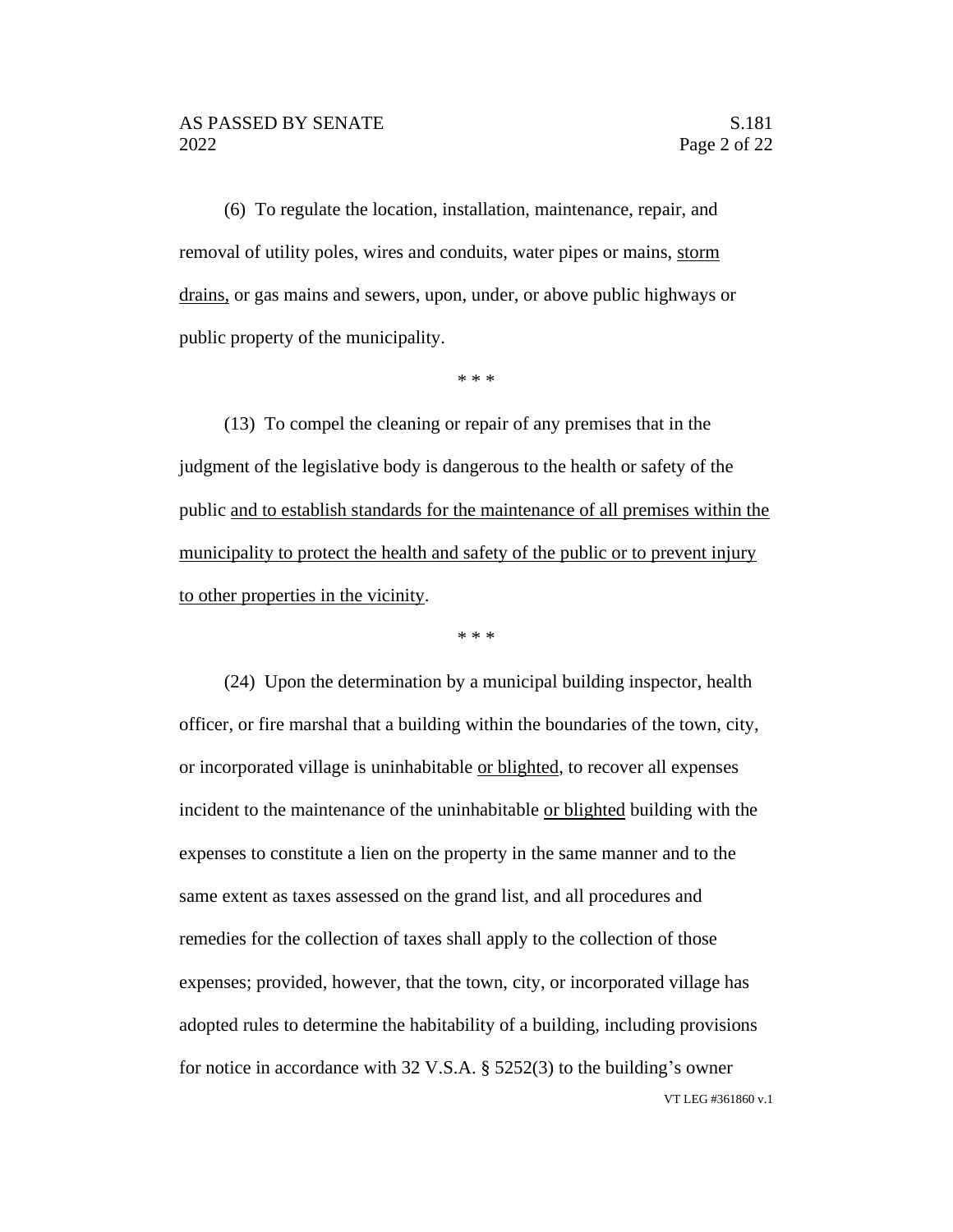prior to incurring expenses and including provisions for an administrative appeals process.

\* \* \*

Sec. 2. 10 V.S.A. § 1420 is amended to read:

# § 1420. VESSELS; ABANDONMENT PROHIBITED; REMOVAL AND DISPOSITION OF ABANDONED VESSELS

\* \* \*

(c) Abandonment of vessels prohibited.

(1) Civil violation. A person shall not abandon a vessel on public waters or immediately adjacent land. A person who violates this subdivision shall be subject to civil enforcement under chapters 201 and 211 of this title and, in any such enforcement action, the Secretary or municipality may obtain an order to recover costs specified in subdivision  $(d)(1)$  of this section incurred by the Agency of Natural Resources or the municipality.

\* \* \*

VT LEG #361860 v.1  $(d)(1)$ ( $\triangle$ ) Removal of abandoned vessel. Upon request from a law enforcement officer or at his or her the Secretary's own initiative, the Secretary shall promptly cause the removal and safe storage of a vessel that is abandoned as described in subdivision (a)(1) of this section, unless the vessel is to be removed by a federal agency. If removal is requested by a law enforcement officer, the Secretary shall make reasonable efforts to determine if the vessel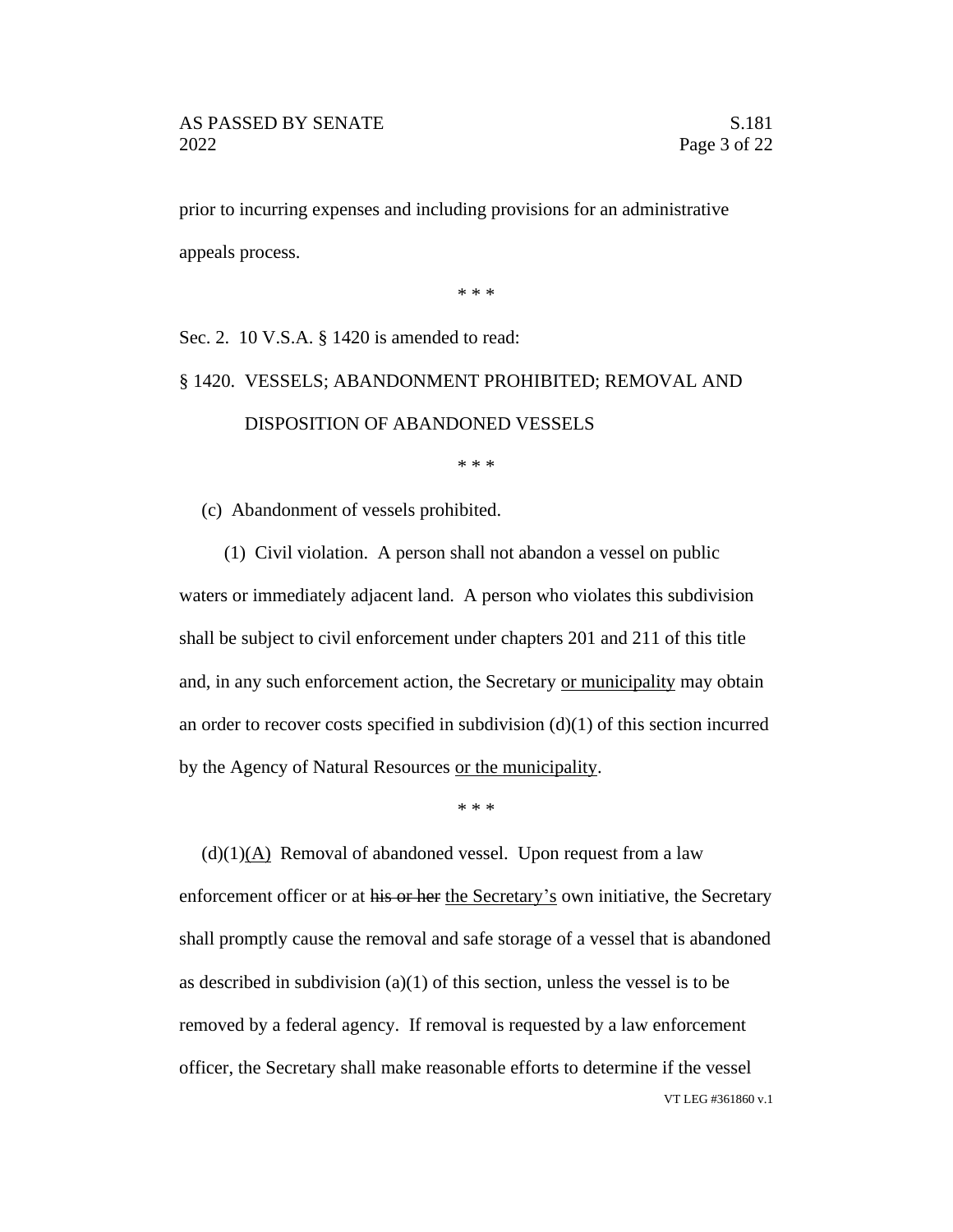qualifies as abandoned. In addition, the Secretary shall have the authority to take actions as may be necessary to eliminate risks to public health or safety caused by the condition of the vessel.

(B) A municipality shall have the authority granted to the Secretary in subdivision  $(A)$  of this subdivision  $(d)(1)$  and may remove a damaged and leaking vessel from public waters, provided that:

(i) the municipality reports the presence of the abandoned vessel to the Secretary; and

(ii) the municipality reports the presence of the abandoned vessel to the owner of the vessel, if possible.

(C) A municipality shall have the authority to issue civil penalties and impound a vessel when exercising the authority granted pursuant to

subdivision  $(B)$  of this subdivision  $(d)(1)$ .

\* \* \*

\* \* \* Municipal Authority Subject to Voter Approval \* \* \*

Sec. 3. 17 V.S.A. § 2645a is added to read:

# § 2645a. CHARTERED MUNICIPALITIES; VOTE TO SUSPEND

# CHARTER AUTHORITY AND RELY ON GENERAL

# MUNICIPAL LAW

(a) A municipality may propose to suspend for 3 years specific authority granted in the municipality's charter and instead use later-enacted general

VT LEG #361860 v.1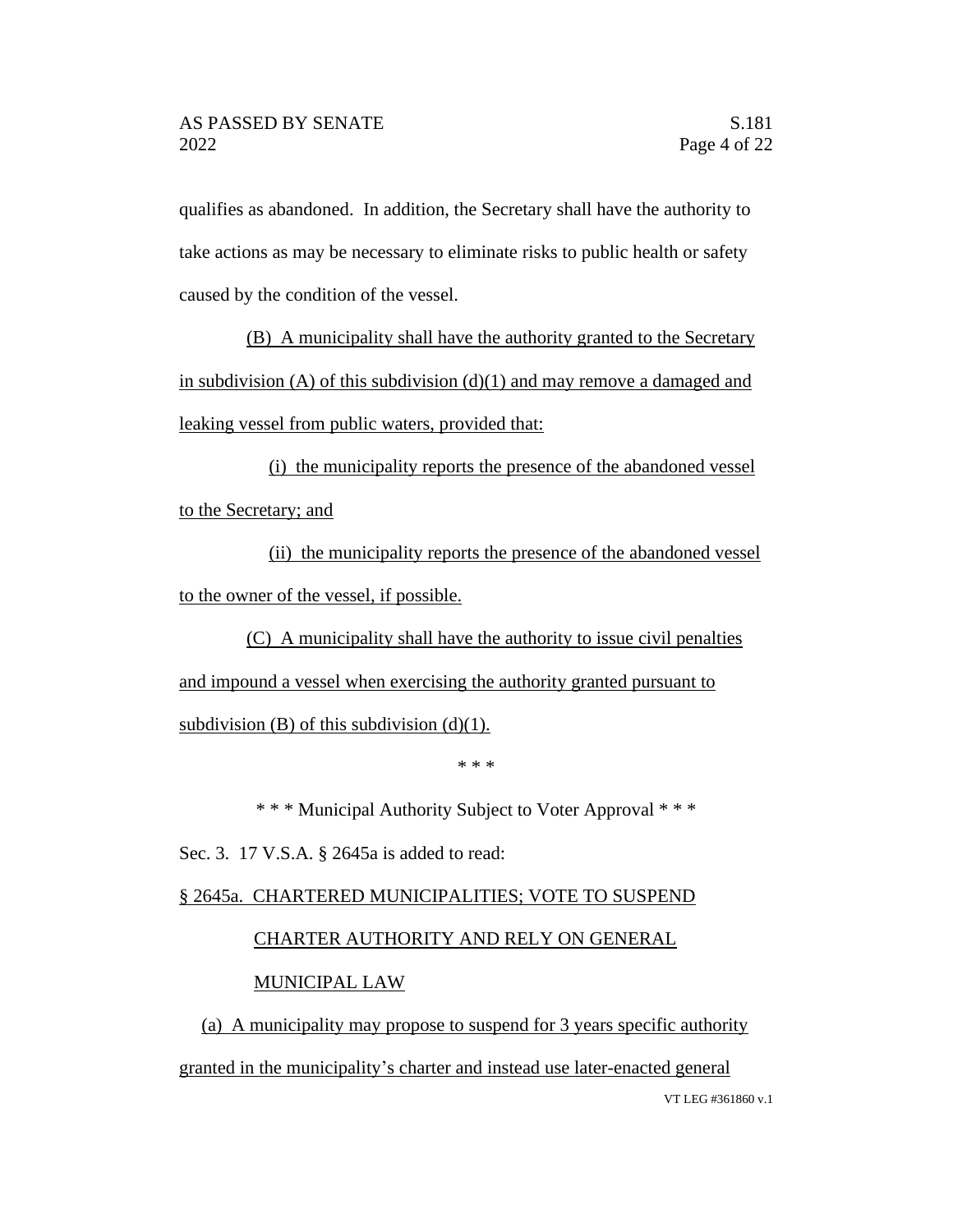municipal authority granted to all Vermont municipalities by the General Assembly, provided that the proposal is approved by the voters at any annual or special meeting warned for that purpose.

(b) The proposal may be made by the legislative body of the municipality or by petition of five percent of the voters of the municipality. The proposal shall specifically identify and contain the later-enacted general law that the municipality proposes to use in lieu of the charter provision.

(c) If the proposal is approved by a majority of voters at an annual or special meeting warned for that purpose, then the municipal clerk shall certify the results of the vote to the House and Senate Committees on Government Operations.

(d) Annually on or before November 15, the Office of Legislative Counsel shall prepare a list of the charter provisions that are subject to a repeal review pursuant to this section.

Sec. 4. 17 V.S.A. § 2646a is added to read:

# § 2646a. TOWN OFFICERS; TOWN VOTE TO ALLOW ELECTION OF NONRESIDENTS

(a)(1) Notwithstanding section 2646 of this subchapter, a municipality may propose to allow nonresidents to be elected or appointed town officers, except for members of the legislative body of the municipality. For all of the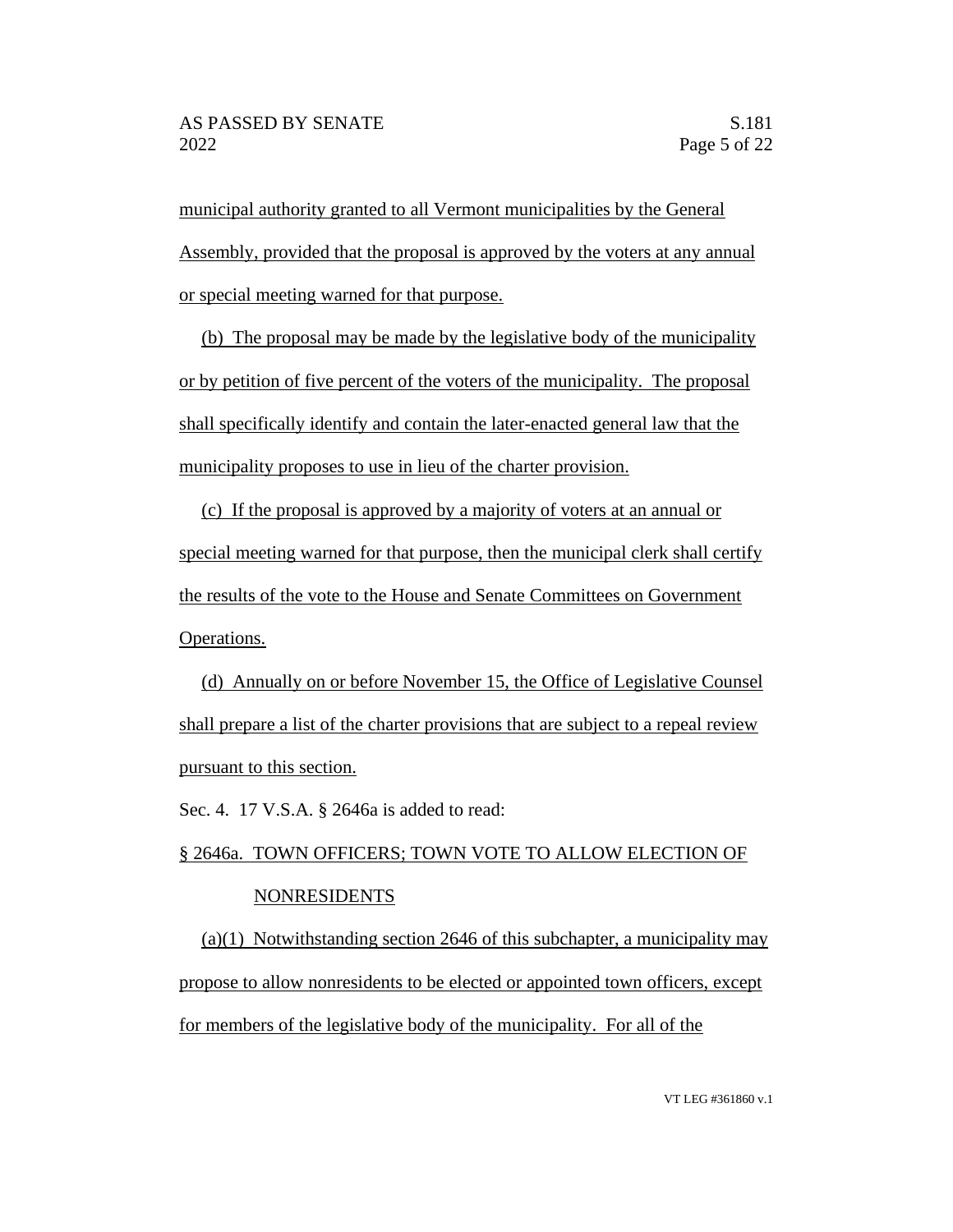municipality's boards, commissions, and other public bodies, the majority of the members of the municipal bodies shall be residents of the municipality.

(2) The proposal must be approved by the voters at any annual or special meeting warned for that purpose.

(b) The proposal may be made by the legislative body of the municipality or by petition of five percent of the voters of the municipality. The proposal shall identify the town office that may be filled by a nonresident.

Sec. 5. 17 V.S.A. § 2651a is amended to read:

§ 2651a. CONSTABLES; APPOINTMENT; REMOVAL; ELIMINATION OF OFFICE

\* \* \*

 $(d)(1)$  A town may vote at an annual meeting to eliminate the office of constable.

(2) If a town votes to eliminate the office of constable, the selectboard shall appoint a town officer to discharge the constable's duties, if any, subject to 24 V.S.A. § 1936a. The town officer shall proceed in the discharge of the constable's duties in the same manner and be subject to the same liabilities as are established by law for constables.

(3) A vote to eliminate the office of constable shall remain in effect until rescinded by majority vote of the registered voters present and voting at an annual meeting warned for that purpose.

VT LEG #361860 v.1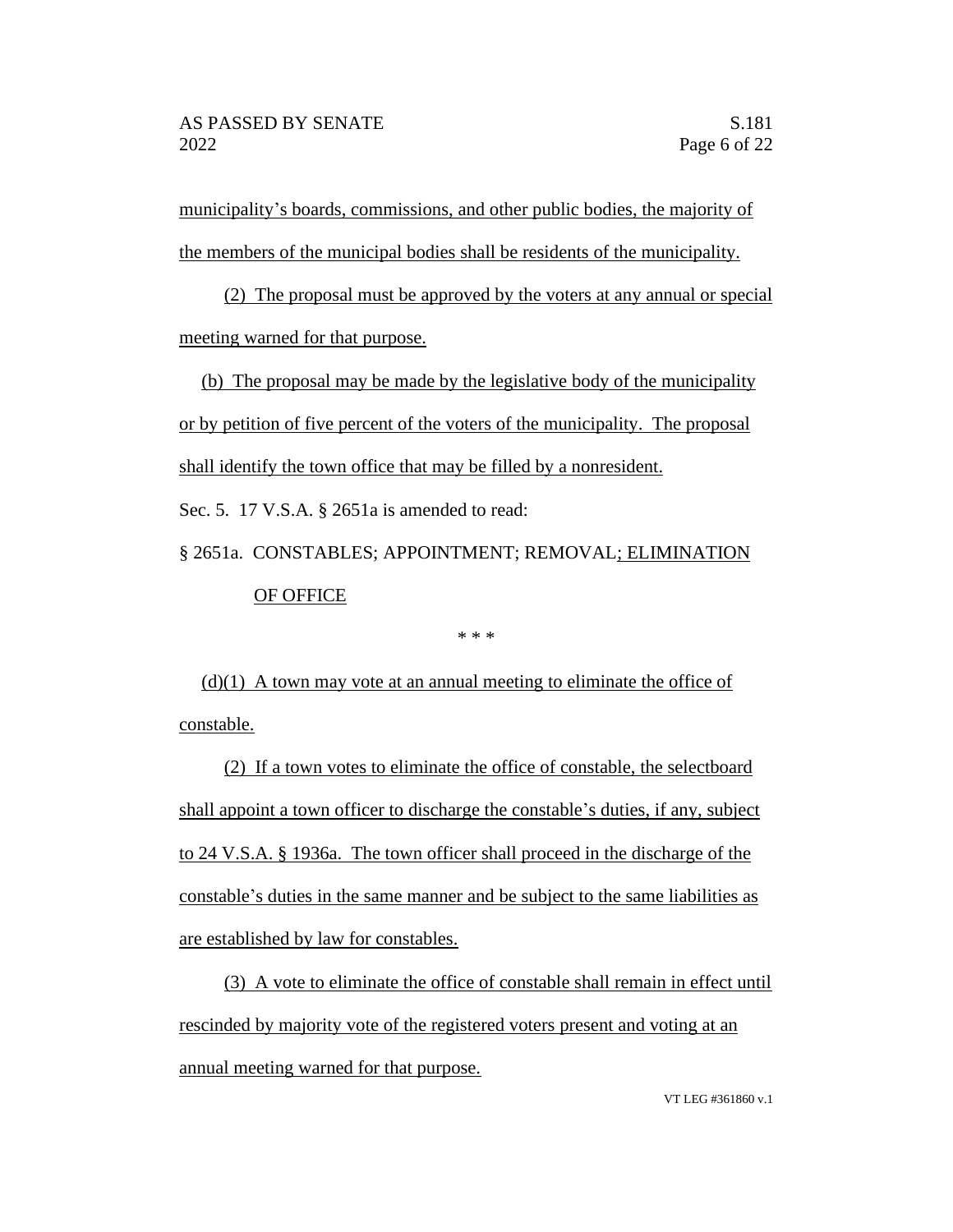(4) The term of office of any constable in office on the date a town votes to eliminate that office shall expire on the 45th day after the vote or on the date upon which the selectboard appoints a law enforcement officer under this subsection, whichever occurs first.

Sec. 6. 17 V.S.A. § 2668 is added to read:

### § 2668. RECALL OF LOCAL OFFICIALS

(a) Any elected municipal officer may be removed from office subject to the procedure for voter-initiated petition contained in this section.

(b) A petition for a vote on the question of recalling an elected municipal officer shall be signed by not less than 25 percent of the active registered voters of the municipality and presented to the legislative body or the clerk of the municipality.

(c) When a petition is submitted in accordance with subsection (b) of this section, the legislative body shall call a special meeting within 60 days from the date of receipt of the petition or include an article in the warning for the next annual meeting of the municipality if the annual meeting falls within the 60-day period, to determine whether the voters will remove the elected municipal officer.

(d) When the petition is approved by the voters at the special or annual meeting, the elected municipal officer named in the petition shall cease to hold the office.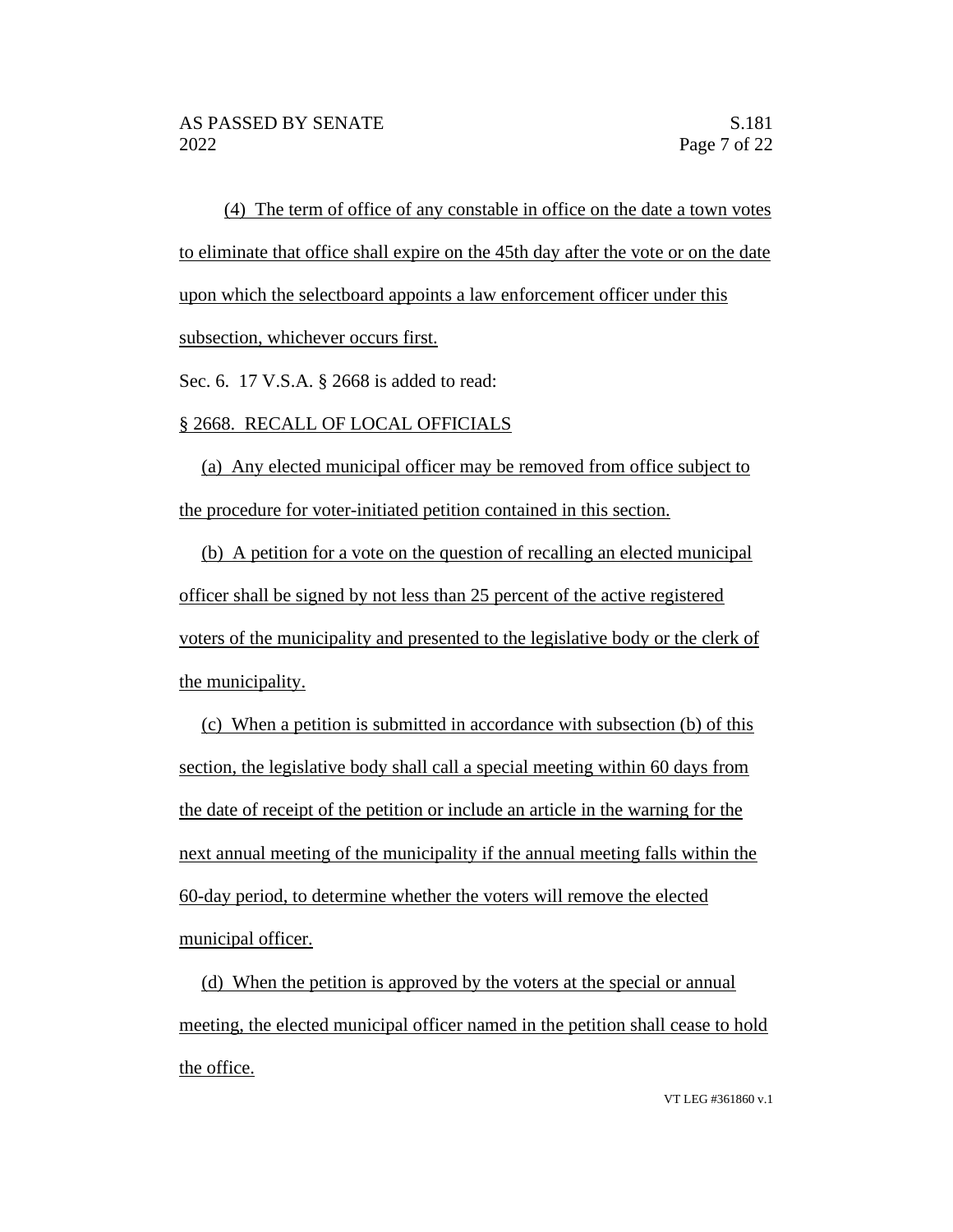(e) A vacancy resulting from the recall of an elected municipal officer shall be filled pursuant to 24 V.S.A. chapter 33, subchapter 6.

(f) A recall petition shall not be brought against an individual elected municipal officer more than once within any 12-month period.

Sec. 7. 24 V.S.A. § 138 is amended to read:

#### § 138. LOCAL OPTION TAXES

(a) Local option taxes are authorized under this section for the purpose of affording municipalities an alternative method of raising municipal revenues to facilitate the transition and reduce the dislocations in those municipalities that may be caused by reforms to the method of financing public education under the Equal Educational Opportunity Act of 1997. Accordingly:

(1) the local option taxes authorized under this section may be imposed by a municipality;

(2) a municipality opting to impose a local option tax may do so prior to July 1, 1998 to be effective beginning January 1, 1999, and anytime after December 1, 1998 a  $\triangle$  local option tax adopted pursuant to this section shall be effective beginning on the next tax quarter following 90 days' notice to the Department of Taxes of the imposition of the tax; and

(3) a local option tax may only be adopted by a municipality in which:

(A) the education property tax rate in 1997 was less than \$1.10 per \$100.00 of equalized education property value; or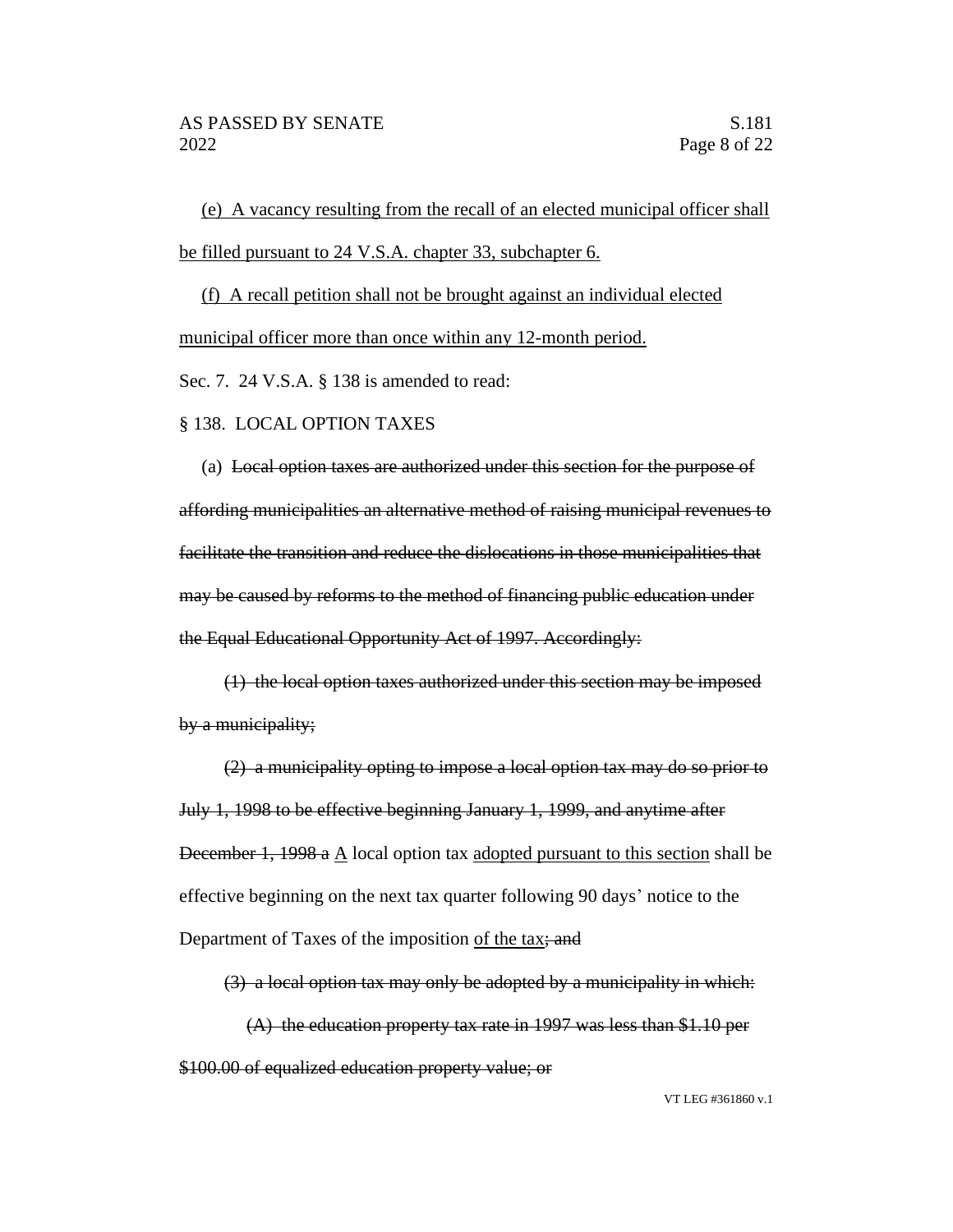(B) the equalized grand list value of personal property, business machinery, inventory, and equipment is at least ten percent of the equalized education grand list as reported in the 1998 Annual Report of the Division of Property Valuation and Review; or

(C) the combined education tax rate of the municipality will increase by 20 percent or more in fiscal year 1999 or in fiscal year 2000 over the rate of the combined education property tax in the previous fiscal year.

(b) If the legislative body of a municipality by a majority vote recommends, the voters of a municipality may, at an annual or special meeting warned for that purpose, by a majority vote of those present and voting, assess any or all of the following:

- (1) a one percent sales tax;
- (2) a one percent meals and alcoholic beverages tax;
- (3) a one percent rooms tax.

\* \* \*

Sec. 8. 24 V.S.A. § 4460 is amended to read:

§ 4460. APPROPRIATE MUNICIPAL PANELS

\* \* \*

(c) In the case of an urban municipality or of a rural town where the planning commission does not serve as the board of adjustment or the development review board, members of the board of adjustment or the

VT LEG #361860 v.1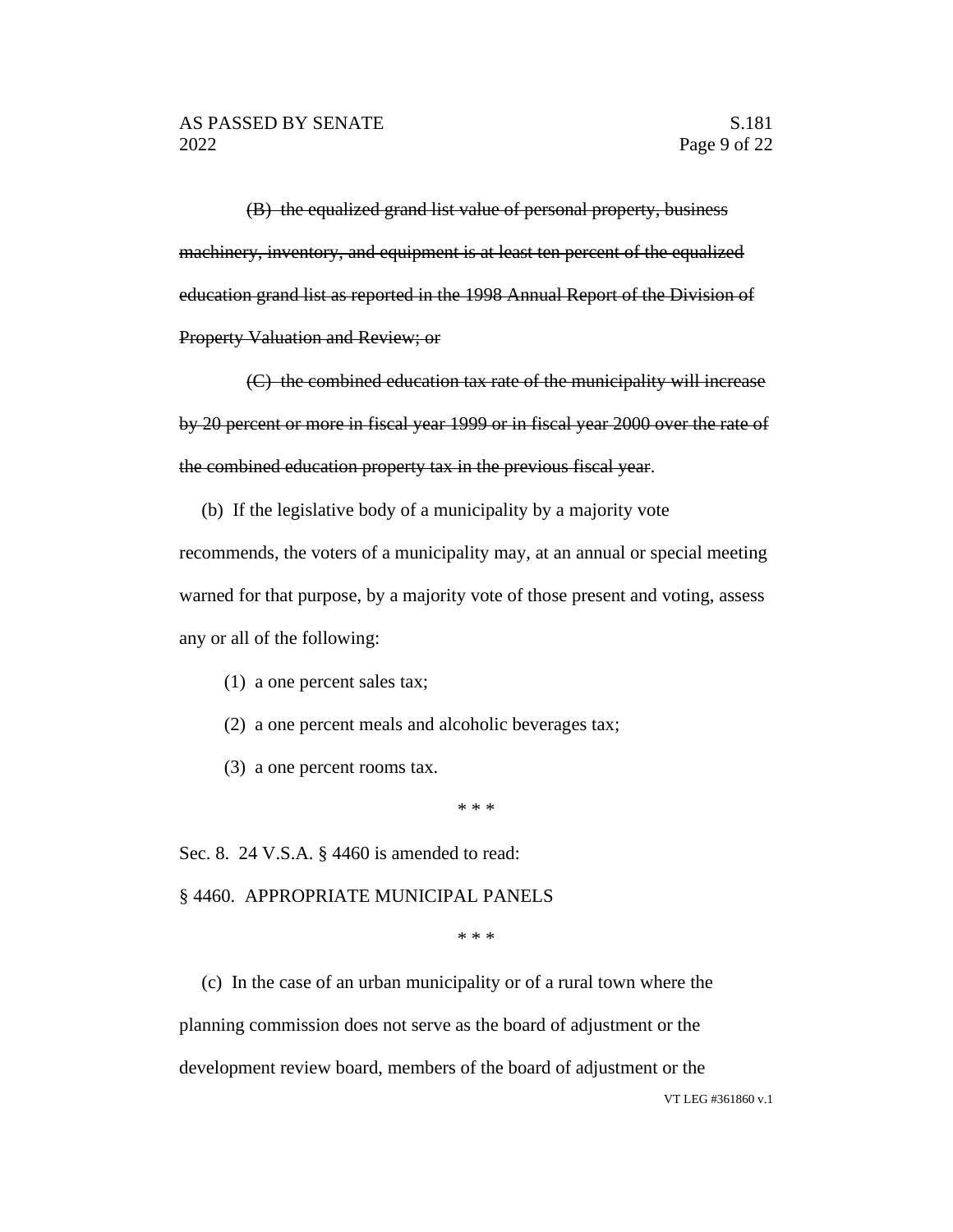development review board shall be appointed by the legislative body, the number and terms of office of which shall be determined by the legislative body subject to the provisions of subsection  $(a)(b)$  of this section. The municipal legislative body may appoint alternates to a planning commission, a board of adjustment, or a development review board for a term to be determined by the legislative body. Alternates may be assigned by the legislative body to serve on the planning commission, the board of adjustment, or the development review board in situations when one or more members of the board are disqualified or are otherwise unable to serve. Vacancies shall be filled by the legislative body for the unexpired terms and upon the expiration of such terms. Each member of a board of adjustment or a development review board may be removed for cause by the legislative body upon written charges and after public hearing. If a development review board is created, provisions of this subsection regarding removal of members of the board of adjustment shall not apply.

\* \* \*

(f) Notwithstanding subsections (b) and (c) of this section, a municipality may vote at an annual or special meeting to change the number of members that may be appointed to a board of adjustment or development review board.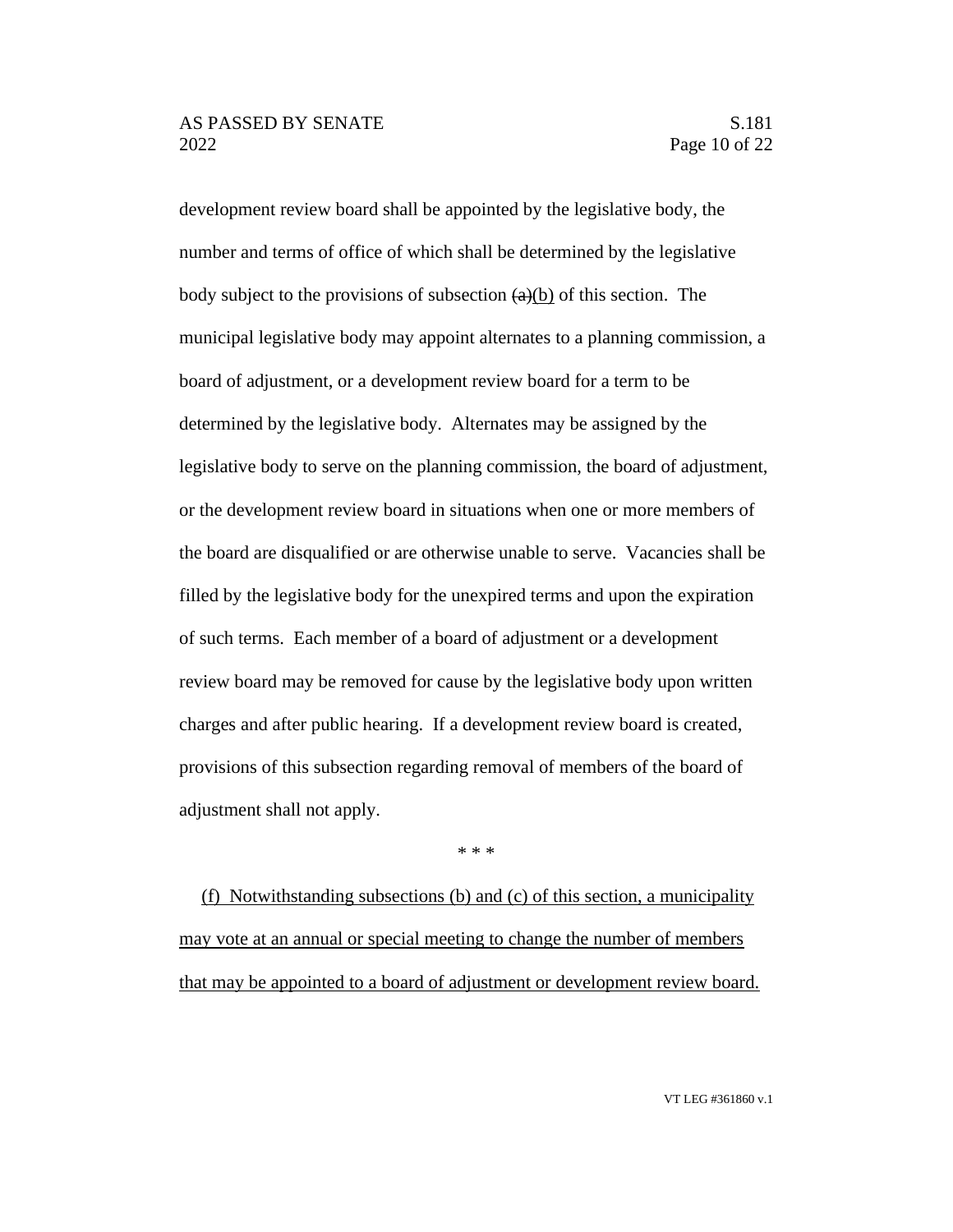(1) The proposal to change the number of members serving on a board may be brought by the legislative body or by petition of five percent of the voters of the municipality.

(2) If the number of members on a board is reduced, the legislative body shall use a lottery system to determine the members that remain in office. Sec. 8a. 24 V.S.A. § 4322 is amended to read:

#### § 4322. PLANNING COMMISSION; MEMBERSHIP

(a) A planning commission shall have not less than three nor more than nine voting members. All members may be compensated and reimbursed by the municipality for necessary and reasonable expenses. At least a majority of the members of a planning commission shall be residents of the municipality.

(b) The selectboard legislative body of a rural town, or not more than two elected or appointed officials of an urban municipality who are chosen by the legislative body of the urban municipality, shall be nonvoting ex officio members of a planning commission. If a municipality has an energy coordinator under chapter 33, subchapter 12 of this title, the energy coordinator may be a nonvoting ex officio member of the planning commission.

(c) Notwithstanding subsection (a) of this section:

(1) for an appointed planning commission, the legislative body may change the number of members that may be appointed to the commission; and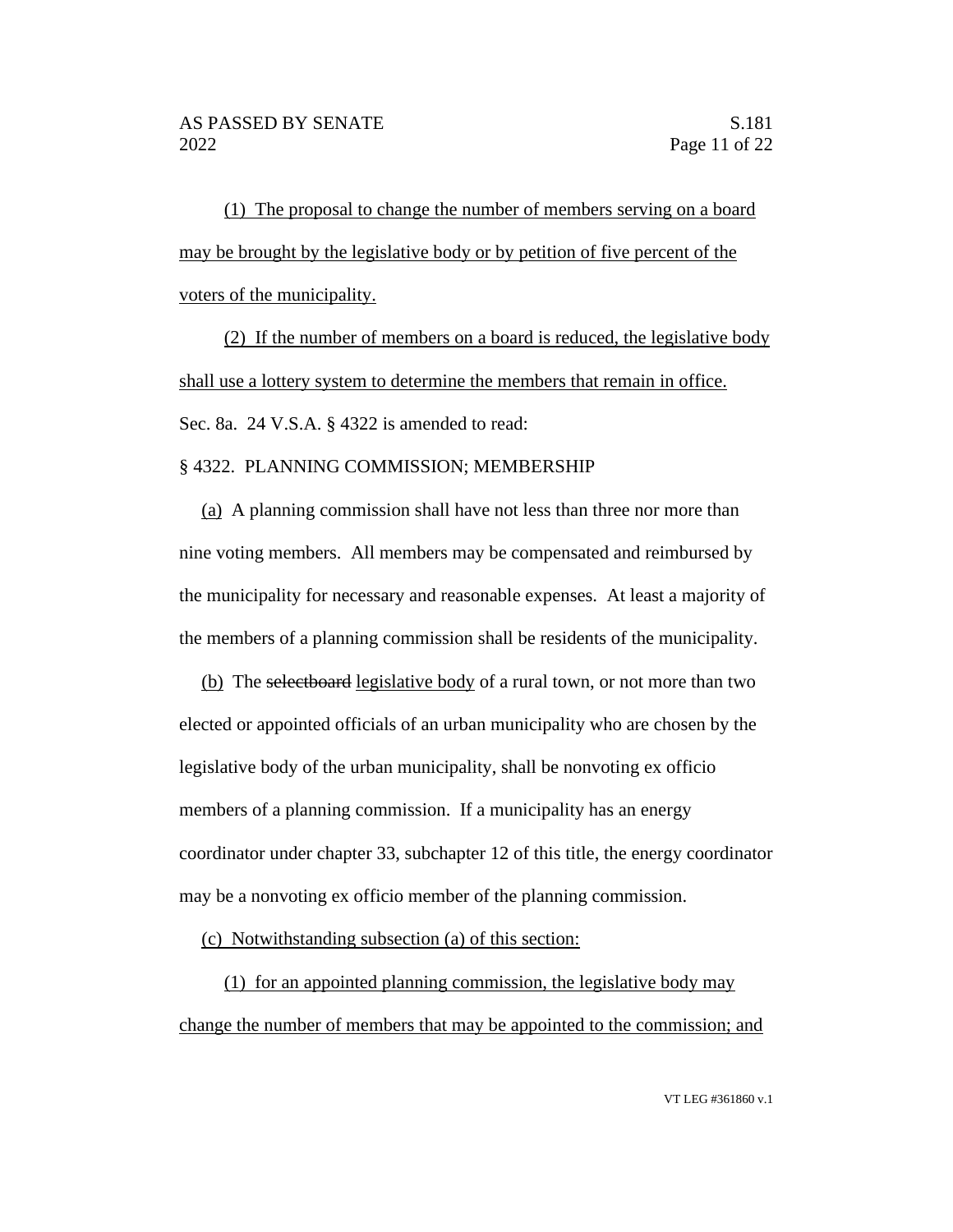(2) for an elected planning commission, a municipality may vote at an annual or special meeting to change the number of members that may be elected to the commission.

(d) Notwithstanding subsection  $4323(c)$  of this subchapter, if the number of members on an appointed or elected planning commission is reduced, the legislative body shall use a lottery system to determine the members that remain in office.

\* \* \* Authority of Legislative Body without Voter Approval \* \* \* Sec. 9. 18 V.S.A. § 5361 is amended to read:

#### § 5361. APPROPRIATIONS AND REGULATIONS BY TOWNS

A town may vote sums of money necessary for purchasing, holding, improving, and keeping in repair suitable grounds and other conveniences for burying the dead. The selectboard may make necessary regulations concerning public burial grounds and for fencing and keeping the same in proper order. Sec. 10. 23 V.S.A. § 1007 is amended to read:

#### § 1007. LOCAL SPEED LIMITS

(a)(1) The legislative body of a municipality may establish, on the basis of an engineering and traffic investigation, a speed limit on all or a part of any city, town, or village highway within its jurisdiction, which:

VT LEG #361860 v.1 (A) is not more than 50 miles per hour; however, after considering neighborhood character, abutting land use, bicycle and pedestrian use, and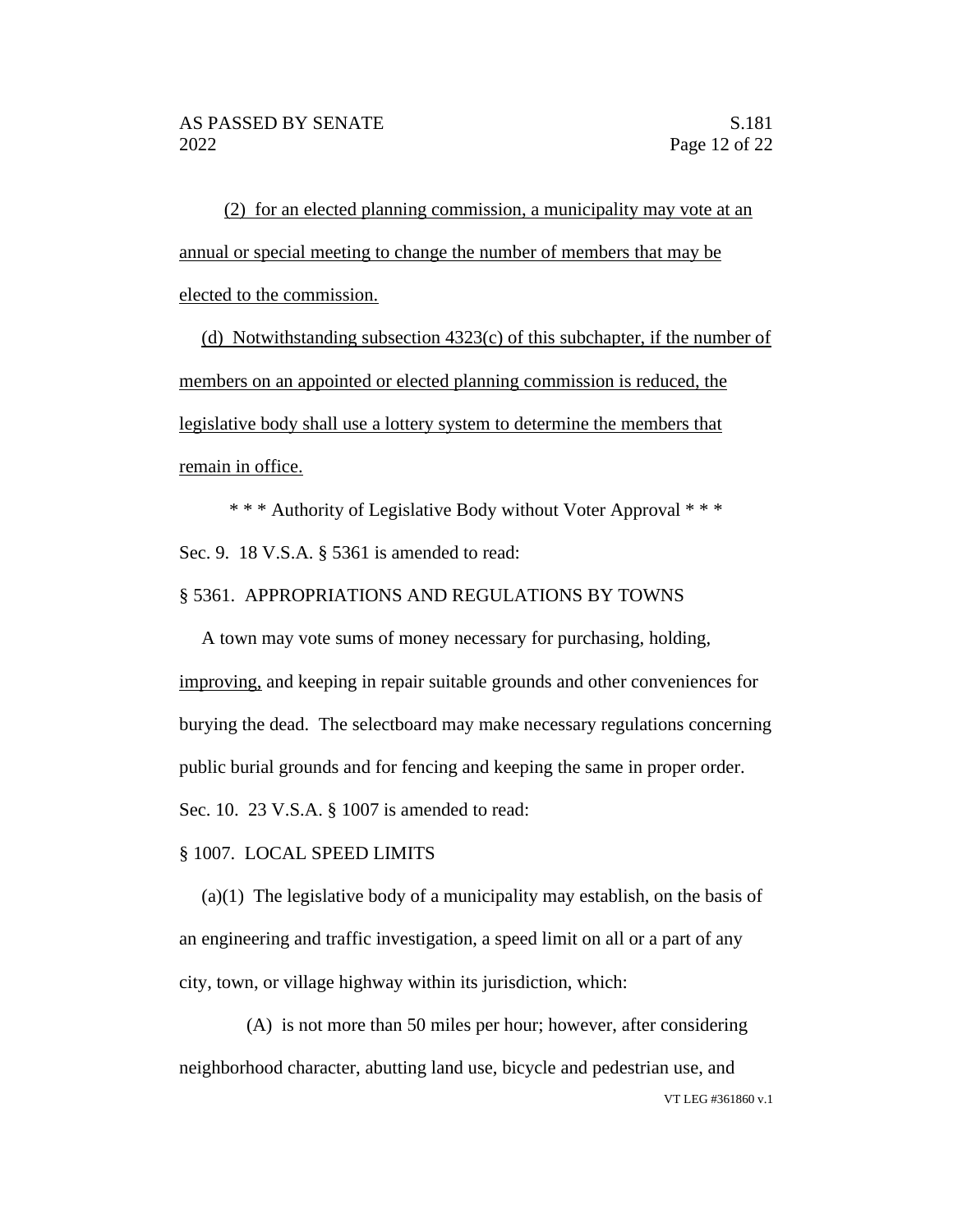physical characteristics of the highways, the legislative body of a municipality may vote to set the maximum speed limit, without an engineering and traffic investigation, at not more than 50 miles per hour nor less than 35 miles per hour, on all or a portion of unpaved town highways within its boundaries, unless otherwise posted in accordance with the provisions of this section; or

(B) is not less than  $25 \underline{15}$  miles per hour.

\* \* \*

Sec. 11. 24 V.S.A. § 961 is amended to read:

§ 961. VACANCY OR SUSPENSION OF OFFICER'S DUTIES

\* \* \*

(e) When a member of a municipal legislative body fails to attend within a one-year period the minimum number of meetings established by the legislative body in an annual attendance policy, the legislative body may deem the member's office vacant. The legislative body shall afford the member the opportunity to demonstrate that the absences were due to a reasonable basis established in the attendance policy. An annual attendance policy may only be established by unanimous resolution of the legislative body and shall be renewed by the legislative body annually.

Sec. 12. [Deleted.]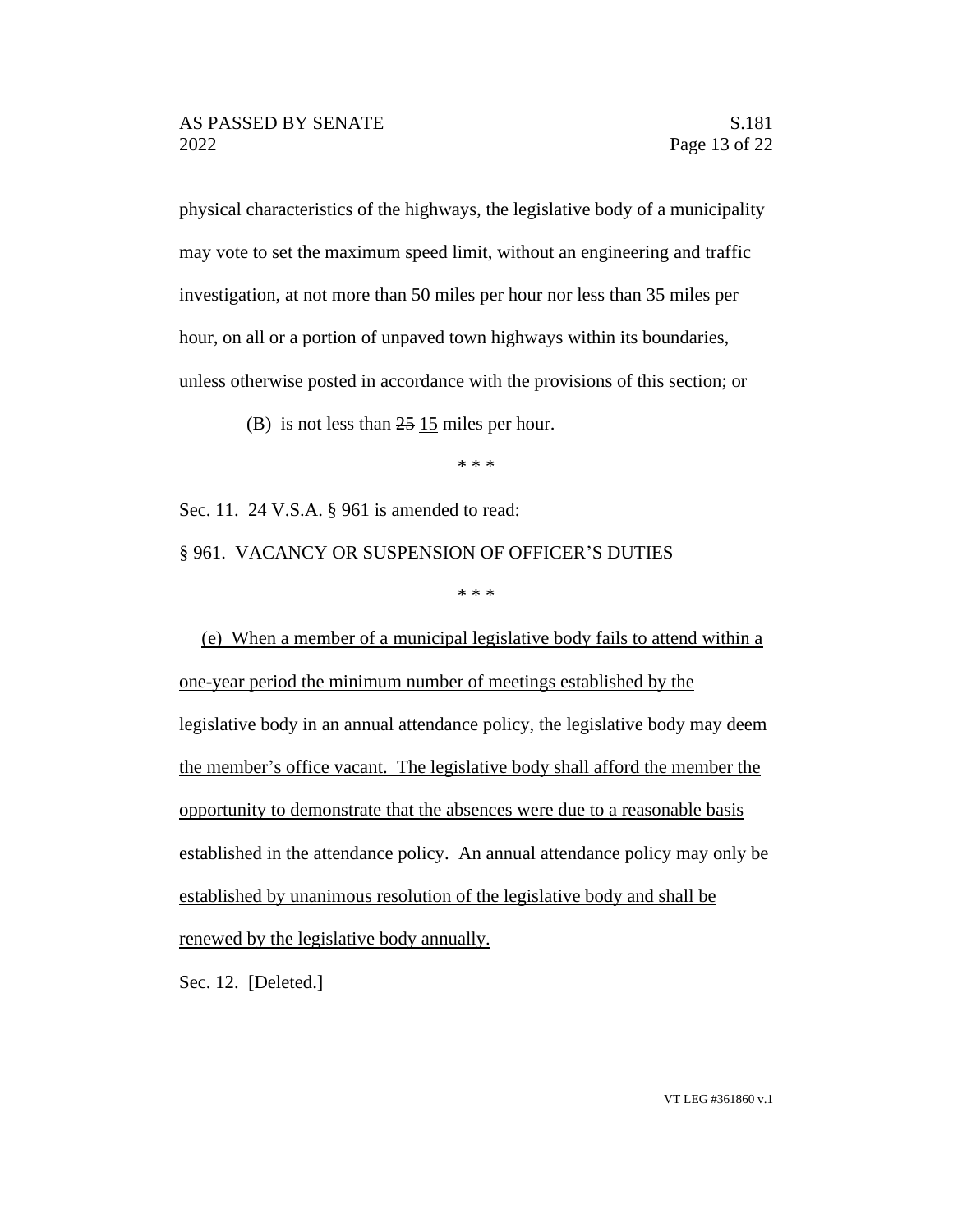Sec. 13. 24 V.S.A. § 4414 is amended to read:

§ 4414. ZONING; PERMISSIBLE TYPES OF REGULATIONS

(a) Any of the following types of regulations may be adopted by a municipality in its bylaws in conformance with the plan and for the purposes established in section 4302 of this title.

\* \* \*

(b) A municipality may adopt a bylaw that:

(1) prohibits the initiation of construction under a zoning permit unless and until all required municipal permits have been issued; or

(2) establishes an application process for a zoning or subdivision permit, under which an applicant may submit a permit application for municipal review, and the municipality may condition the issuance of a final permit upon the issuance of all other required municipal permits.

\* \* \* Emergency Provisions for the Operation of Government \* \* \*

Sec. 14. 1 V.S.A. § 312a is added to read:

## § 312a. MEETINGS OF PUBLIC BODIES; STATE OF EMERGENCY

(a) As used in this section:

(1) "Affected public body" means a public body:

(A) whose regular meeting location is located in an area affected by a hazard; and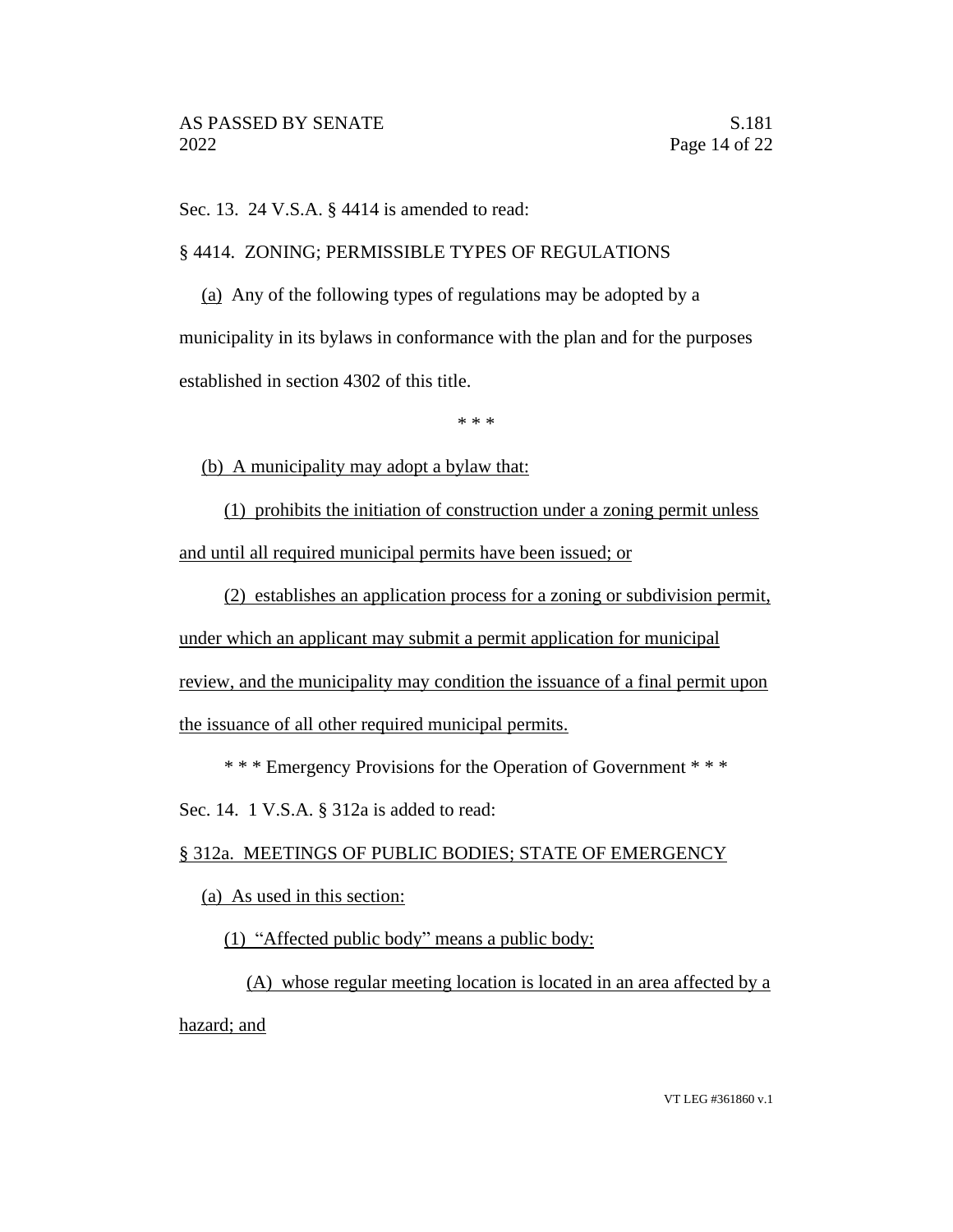(B) that cannot meet in a designated physical meeting location due to a declared state of emergency pursuant to 20 V.S.A. chapter 1.

(2) "Hazard" means an "all-hazards" as defined in 20 V.S.A. § 2(1).

(b) Notwithstanding subdivisions  $312(a)(2)(D)$  and  $(c)(2)$  of this title,

during a declared state of emergency under 20 V.S.A. chapter 1:

(1) A quorum or more of an affected public body may attend a regular, special, or emergency meeting by electronic or other means without designating a physical meeting location where the public may attend.

(2) The members and staff of an affected public body shall not be required to be physically present at a designated meeting location.

(3) An affected public body of a municipality may post any meeting agenda or notice of a special meeting in two publicly accessible designated electronic locations in lieu of the two designated public places in the municipality, or in a combination of a designated electronic location and a designated public place.

(c) When an affected public body meets electronically under subsection (b) of this section, the affected public body shall:

(1) use technology that permits the attendance and participation of the public through electronic or other means;

(2) whenever feasible, allow the public to access the meeting by telephone; and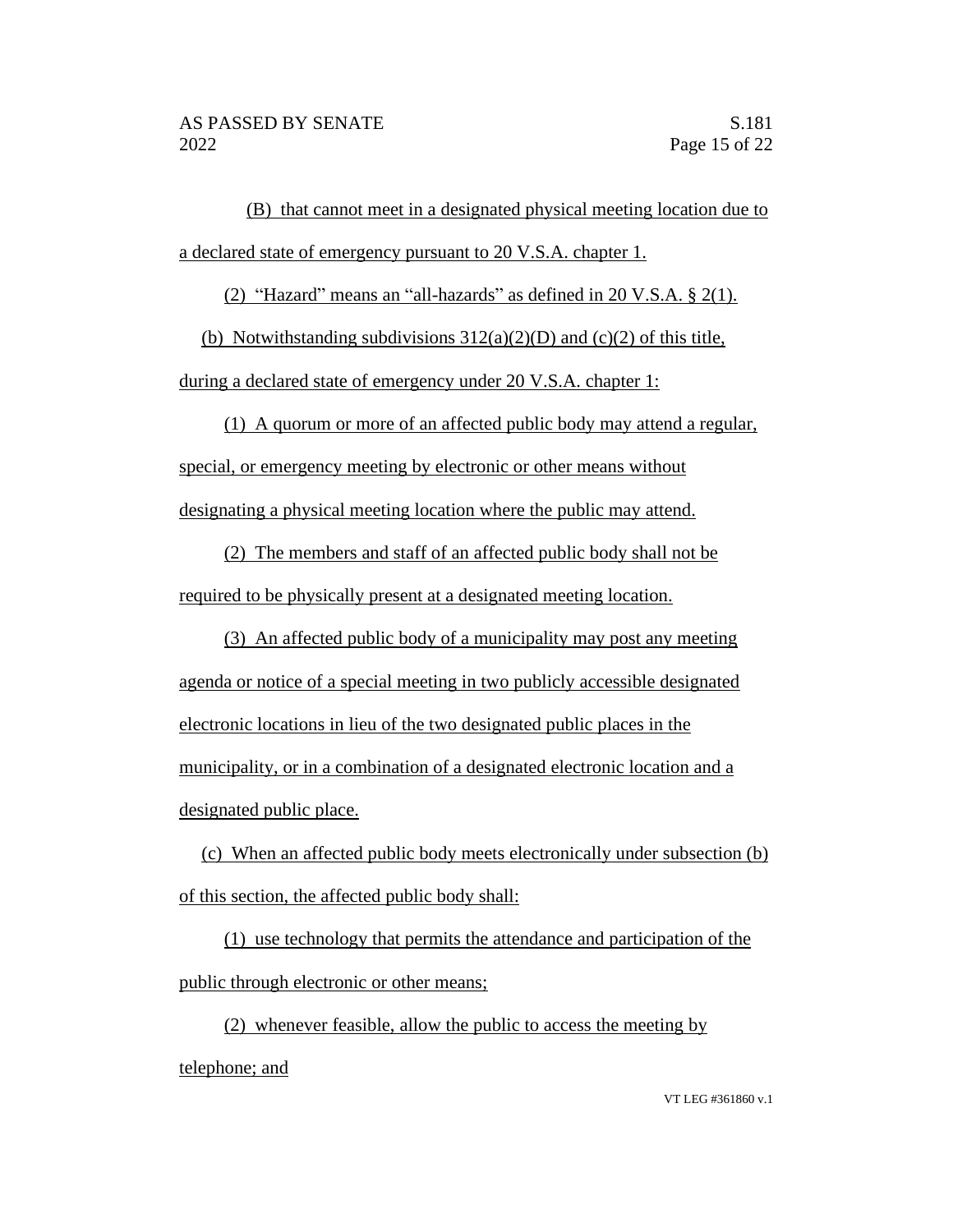(3) post information that enables the public to directly access and participate in meetings electronically and shall include this information in the published agenda for each meeting.

(d) Unless unusual circumstances make it impossible for them to do so, the legislative body of each municipality and each school board shall record any meetings held pursuant to this section.

(e) An affected public body of a municipality shall continue to post notices and agendas in or near the municipal clerk's office pursuant to subdivision  $312(c)(2)$  of this title and shall provide a copy of each notice or agenda to the newspapers of general circulation for the municipality. Sec. 15. 32 V.S.A. § 4404 is amended to read:

§ 4404. APPEALS FROM LISTERS AS TO GRAND LIST

\* \* \*

VT LEG #361860 v.1 (c)(1) The board shall meet at the time and place so designated, and on that day and from day to day thereafter shall hear and determine such appeals until all questions and objections are heard and decided. Each property, the appraisal of which is being appealed, shall be inspected by a committee of not less than three members of the board who shall report to the board within 30 days from the hearing on the appeal and before the final decision pertaining to the property is given. If, after notice, the appellant refuses to allow an inspection of the property as required under this subsection, including the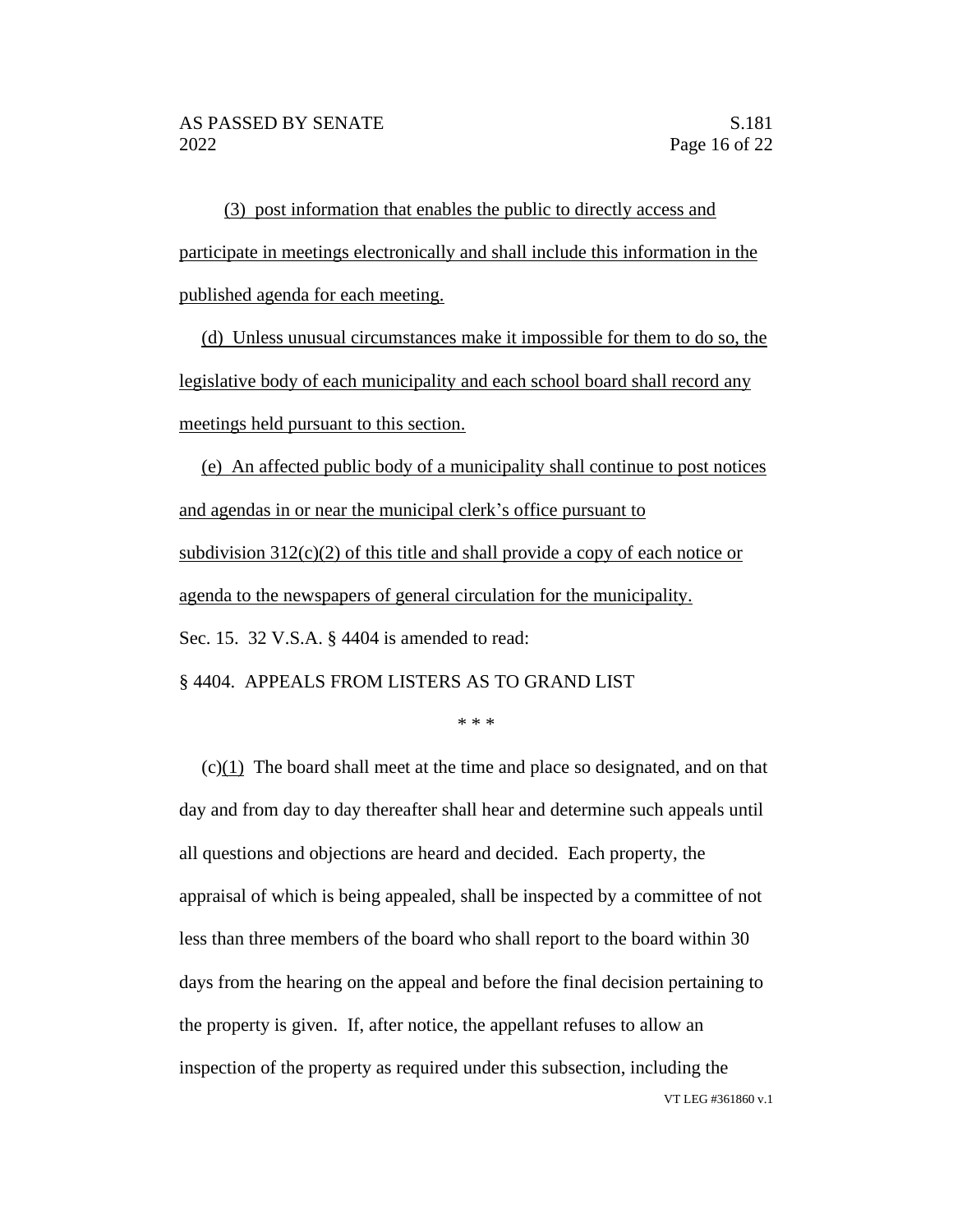interior and exterior of any structure on the property, the appeal shall be deemed withdrawn. The board shall, within 15 days from the time of the report, certify in writing its notice of decision, with reasons, in the premises, and shall file such the notice with the town clerk who shall thereupon record the same in the book wherein the appeal was recorded and forthwith notify the appellant in writing of the action of such board, by certified mail. If the board does not substantially comply with the requirements of this subsection and if the appeal is not withdrawn by filing written notice of withdrawal with the board or deemed withdrawn as provided in this subsection, the grand list of the appellant for the year for which appeal is being made shall remain at the amount set before the appealed change was made by the listers; except, if there has been a complete reappraisal, the grand list of the appellant for the year for which appeal is being made shall be set at a value that will produce a tax liability equal to the tax liability for the preceding year. The town clerk shall immediately record the same in the book wherein the appeal was recorded and forthwith notify the appellant in writing of such the action, by certified mail. Thereupon the appraisal so determined pursuant to this subsection shall become a part of the grand list of such the person.

VT LEG #361860 v.1 (2) During a declared state of emergency under 20 V.S.A. chapter 1, a board of civil authority within a municipality affected by an all-hazards event shall not be required to physically inspect any property that is the subject of an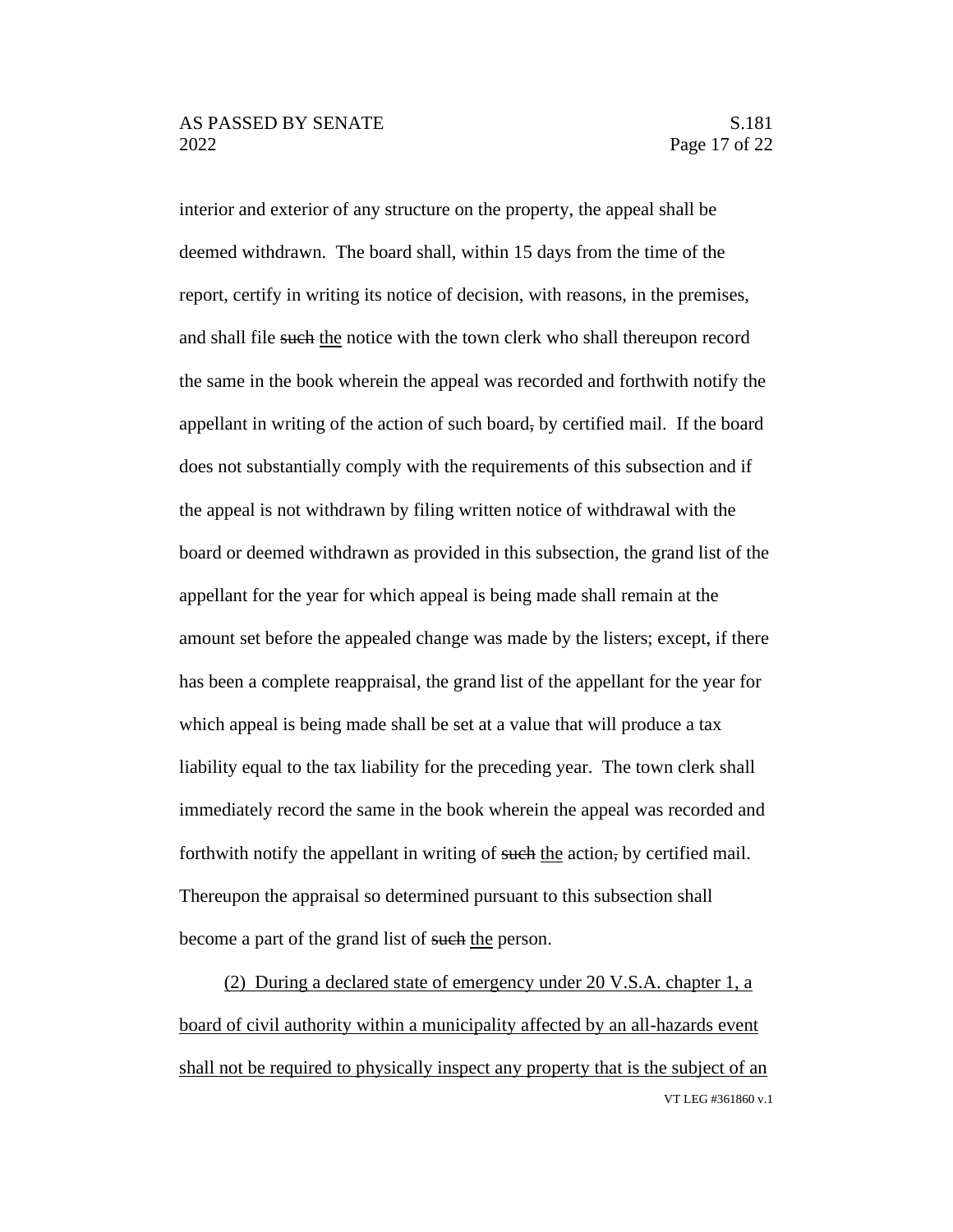appeal. If the appellant requests in writing that the property be inspected for purposes of the appeal, a member or members of the board shall conduct the inspection through electronic means. If the appellant does not facilitate the inspection through electronic means, then the appeal shall be deemed withdrawn.

(3) As used in this subsection, "electronic means" means the transmittal of video or photographic evidence by the appellant at the direction of the board members conducting the inspection.

(d) Listers and agents to prosecute and defend suits wherein a town is interested shall not be eligible to serve as members of the board while convened to hear and determine such appeals nor shall an appellant, his or her the appellant's servant, agent, or attorney be eligible to serve as a member of the board while convened to hear and determine any appeals. However, listers and agents to prosecute and defend suits wherein a town is interested shall be given the opportunity to defend the appraisals in question.

Sec. 16. 32 V.S.A. § 4467 is amended to read:

#### § 4467. DETERMINATION OF APPEAL

VT LEG #361860 v.1 (a) Upon appeal to the Director or the court, the hearing officer or court shall proceed de novo and determine the correct valuation of the property as promptly as practicable and to determine a homestead and a housesite value if a homestead has been declared with respect to the property for the year in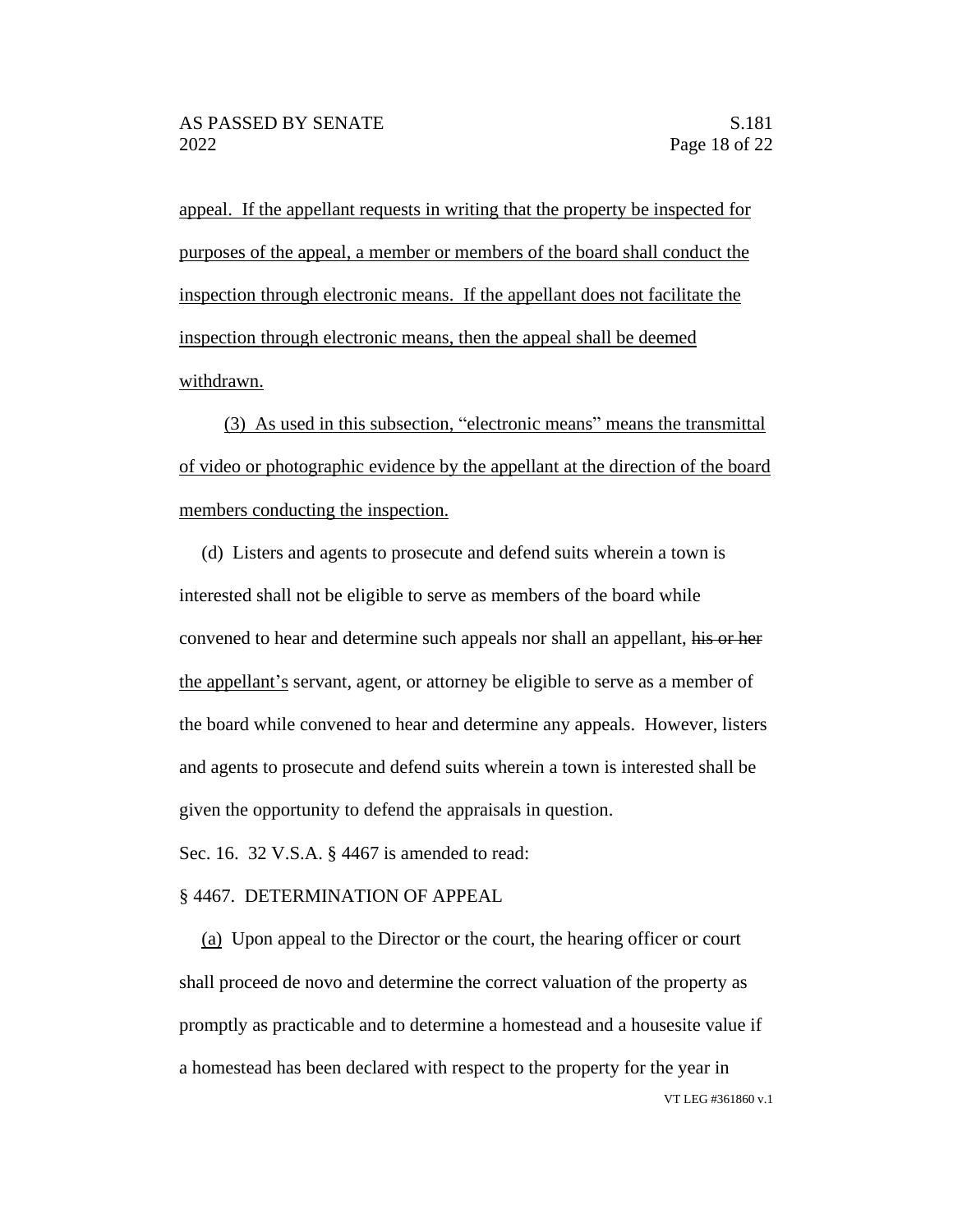which the appeal is taken. The hearing officer or court shall take into account the requirements of law as to valuation, and the provisions of Chapter I, Article 9 of the Constitution of Vermont and the 14th Amendment to the Constitution of the United States.

(b) If the hearing officer or court finds that the listed value of the property subject to appeal does not correspond to the listed value of comparable properties within the town, the hearing officer or court shall set said the property in the list at a corresponding value. The findings and determinations of the hearing officer shall be made in writing and shall be available to the appellant.

 $(c)(1)$  If the appeal is taken to the Director, the hearing officer may inspect the property prior to making a determination, unless one of the parties requests an inspection, in which case the hearing officer shall inspect the property prior to making a determination. Within 10 days of the appeal being filed with the Director, the Director shall notify the property owner in writing of his or her the Director's option to request an inspection under this section.

VT LEG #361860 v.1 (2) During a declared state of emergency under 20 V.S.A. chapter 1, a hearing officer shall not be required to physically inspect any property that is the subject of an appeal. If the appellant requests in writing that the property be inspected for purposes of the appeal, the hearing officer shall conduct the inspection through electronic means. If the appellant does not facilitate the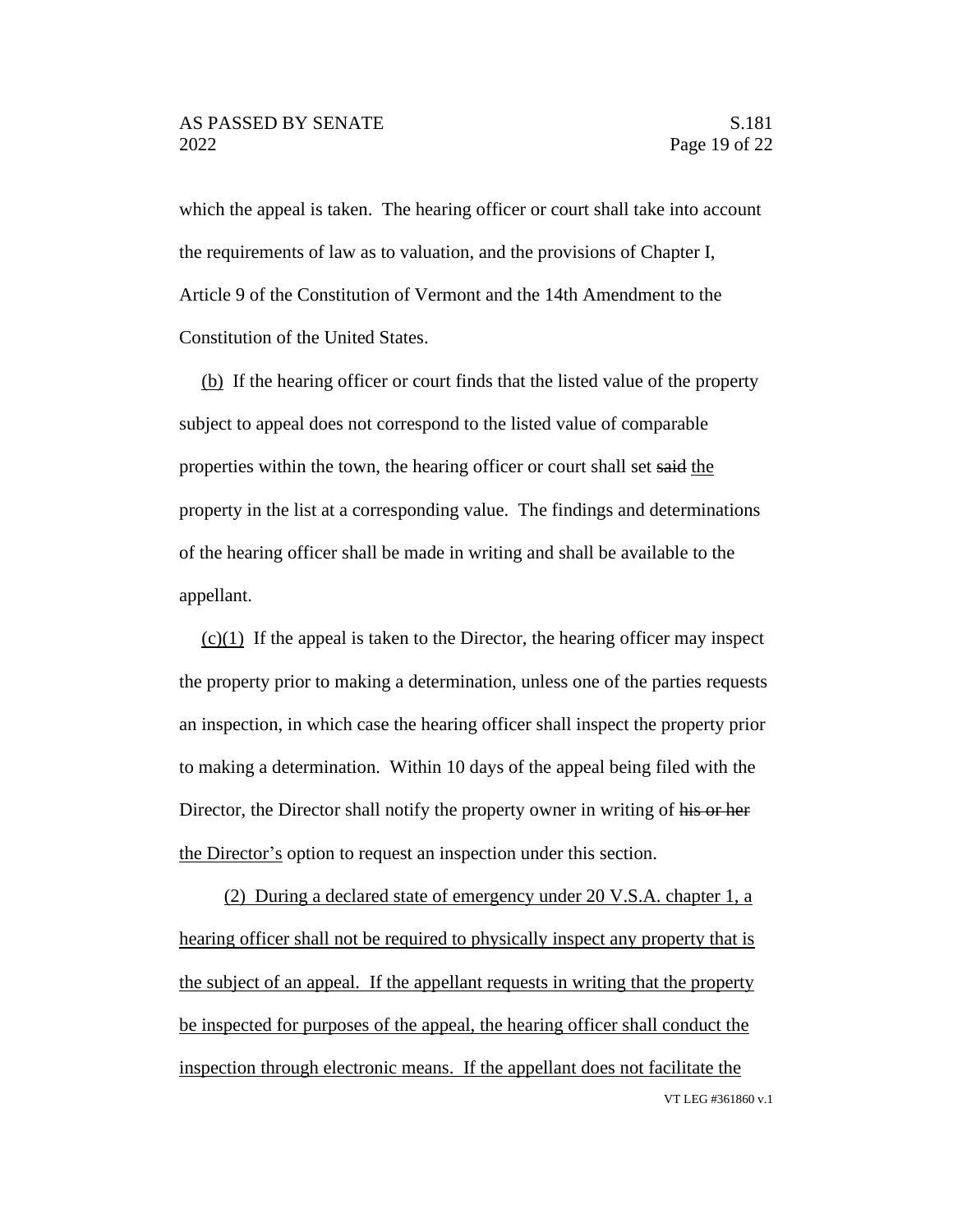inspection through electronic means, then the appeal shall be deemed withdrawn.

(3) As used in this subsection, "electronic means" means the transmittal of video or photographic evidence by the appellant at the direction of the hearing officer conducting the inspection.

Sec. 17. 24 V.S.A. § 5152 is added to read:

#### § 5152. DISCONNECTIONS PROHIBITED; STATE OF EMERGENCY

(a) Notwithstanding this chapter or any provision of law to the contrary, a municipality; a person who is permitted as a public water system pursuant to 10 V.S.A. chapter 56 and who provides another person water as a part of the operation of that public water system; or a company engaged in the collecting, sale, and distribution of water for domestic, industrial, business, or fire protection purposes that is regulated by the Public Utility Commission under 30 V.S.A. § 203(3) shall be prohibited from disconnecting any person from services during a declared state of emergency under 20 V.S.A. chapter 1, provided that:

(1) the state of emergency is declared in response to an all-hazards event that will cause financial hardship and the inability of ratepayers to pay for water or sewer services; and

VT LEG #361860 v.1 (2) the all-hazards event does not require the water or sewer service provider to disconnect services to protect the health and safety of the public.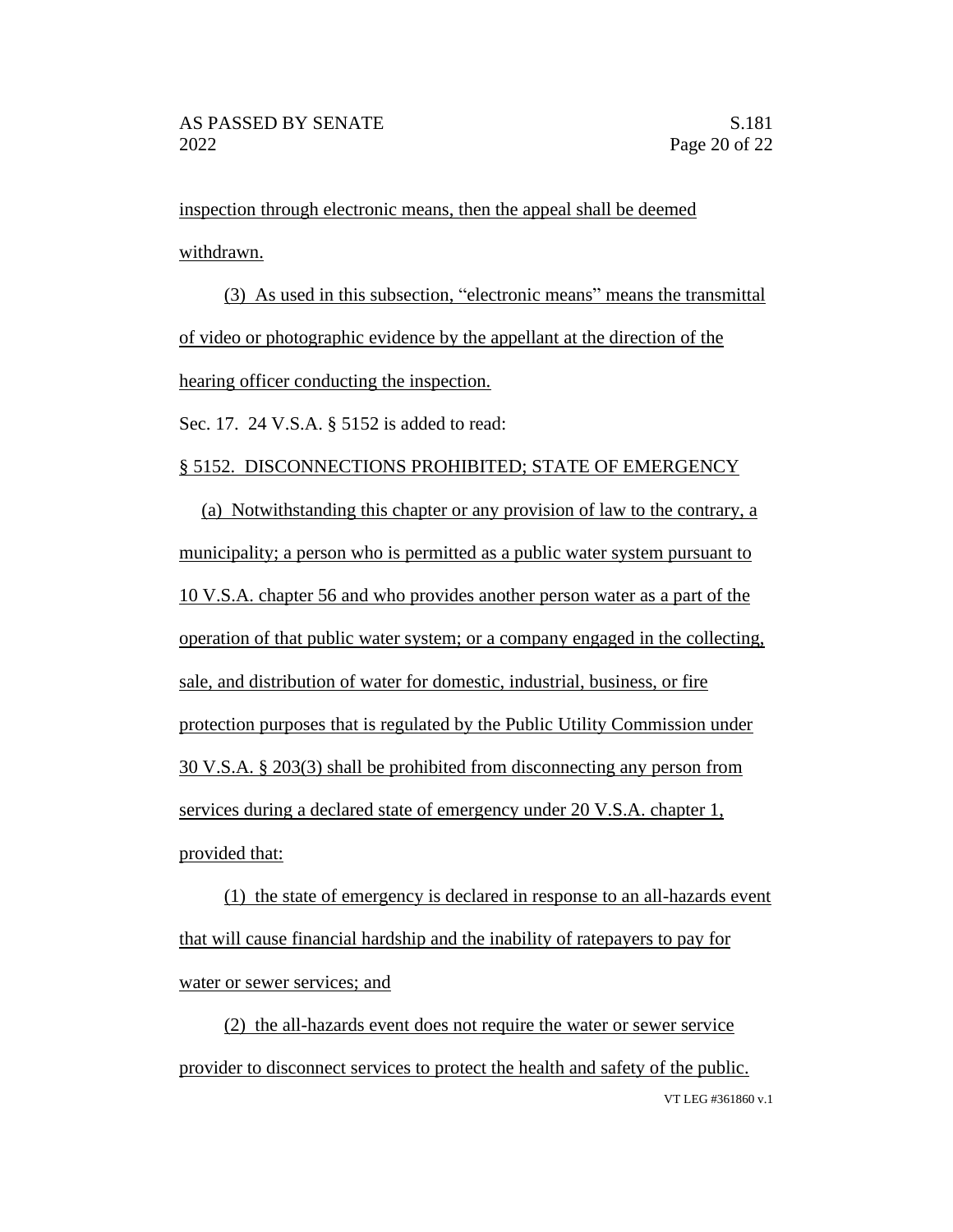(b)(1) A violation of subsection (a) of this section by a municipality or a person who is permitted as a public water system pursuant to 10 V.S.A. chapter 56 may be enforced by the Agency of Natural Resources pursuant to 10 V.S.A. chapter 201.

(2) A violation of subsection (a) of this section by a company engaged in the collecting, sale, and distribution of water for domestic, industrial, business, or fire protection purposes that is regulated by the Public Utility Commission under 30 V.S.A. § 203(3) may be enforced by the Public Utility Commission pursuant to 30 V.S.A. § 30.

(c) A ratepayer shall remain obligated for any amounts due to a water or sewer service provider subject to this section. The ratepayer shall have a minimum of 90 days after the end of the declared state of emergency to pay the amounts due.

Sec. 18. 20 V.S.A. § 47 is added to read:

§ 47. MUNICIPAL DEADLINES, PLANS, AND LICENSES; EXTENSION

(a) During a state of emergency declared under this chapter, a municipal corporation may:

(1) extend any statutory deadline applicable to municipal corporations, provided that the deadline does not relate to a license, permit, program, or plan issued or administered by the State or federal government; and